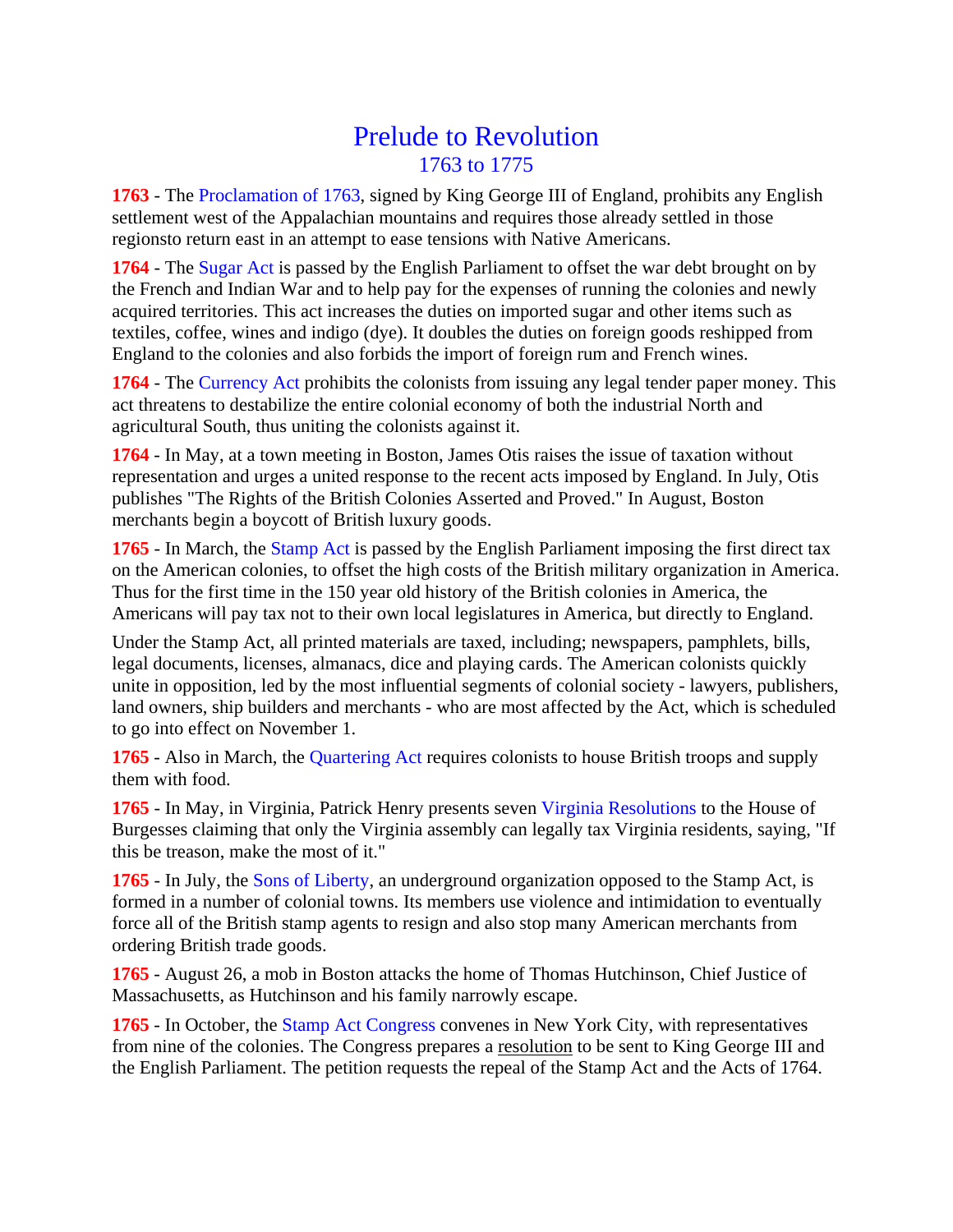The petition asserts that only colonial legislatures can tax colonial residents and that taxation without representation violates the colonists' basic civil rights.

**1765** - On November 1, most daily business and legal transactions in the colonies cease as the Stamp Act goes into effect with nearly all of the colonists refusing to use the stamps. In New York City, violence breaks out as a mob burns the royal governor in effigy, harasses British troops, then loots houses.

**1765** - In December, British General Thomas Gage, commander of all English military forces in America, asks the New York assembly to make colonists comply with the Quartering Act and house and supply his troops. Also in December, the American boycott of English imports spreads, as over 200 Boston merchants join the movement.

**1766** - In January, the New York assembly refuses to completely comply with Gen. Gage's request to enforce the Quartering Act.

**1766** - In March, King George III signs a bill repealing the Stamp Act after much debate in the English Parliament, which included an appearance by Ben Franklin arguing for repeal and warning of a possible revolution in the American colonies if the Stamp Act was enforced by the British military.

**1766** - On the same day it repealed the Stamp Act, the English Parliament passes the Declaratory Act stating that the British government has total power to legislate any laws governing the American colonies in all cases whatsoever.

**1766** - In April, news of the repeal of the Stamp Act results in celebrations in the colonies and a relaxation of the boycott of imported English trade goods.

**1766** - In August, violence breaks out in New York between British soldiers and armed colonists, including Sons of Liberty members. The violence erupts as a result of the continuing refusal of New York colonists to comply with the Quartering Act. In December, the New York legislature is suspended by the English Crown after once again voting to refuse to comply with the Act.

**1767** - In June, The English Parliament passes the Townshend Revenue Acts, imposing a new series of taxes on the colonists to offset the costs of administering and protecting the American colonies. Items taxed include imports such as paper, tea, glass, lead and paints. The Act also establishes a colonial board of customs commissioners in Boston. In October, Bostonians decide to reinstate a boycott of English luxury items.

**1768** - In February, Samuel Adams of Massachusetts writes a Circular Letter opposing taxation without representation and calling for the colonists to unite in their actions against the British government. The letter is sent to assemblies throughout the colonies and also instructs them on the methods the Massachusetts general court is using to oppose the Townshend Acts.

**1768** - In April, England's Secretary of State for the Colonies, Lord Hillsborough, orders colonial governors to stop their own assemblies from endorsing Adams' circular letter. Hillsborough also orders the governor of Massachusetts to dissolve the general court if the Massachusetts assembly does not revoke the letter. By month's end, the assemblies of New Hampshire, Connecticut and New Jersey have endorsed the letter.

**1768** - In May, a British warship armed with 50 cannons sails into Boston harbor after a call for help from custom commissioners who are constantly being harassed by Boston agitators. In June, a customs official is locked up in the cabin of the Liberty, a sloop owned by John Hancock.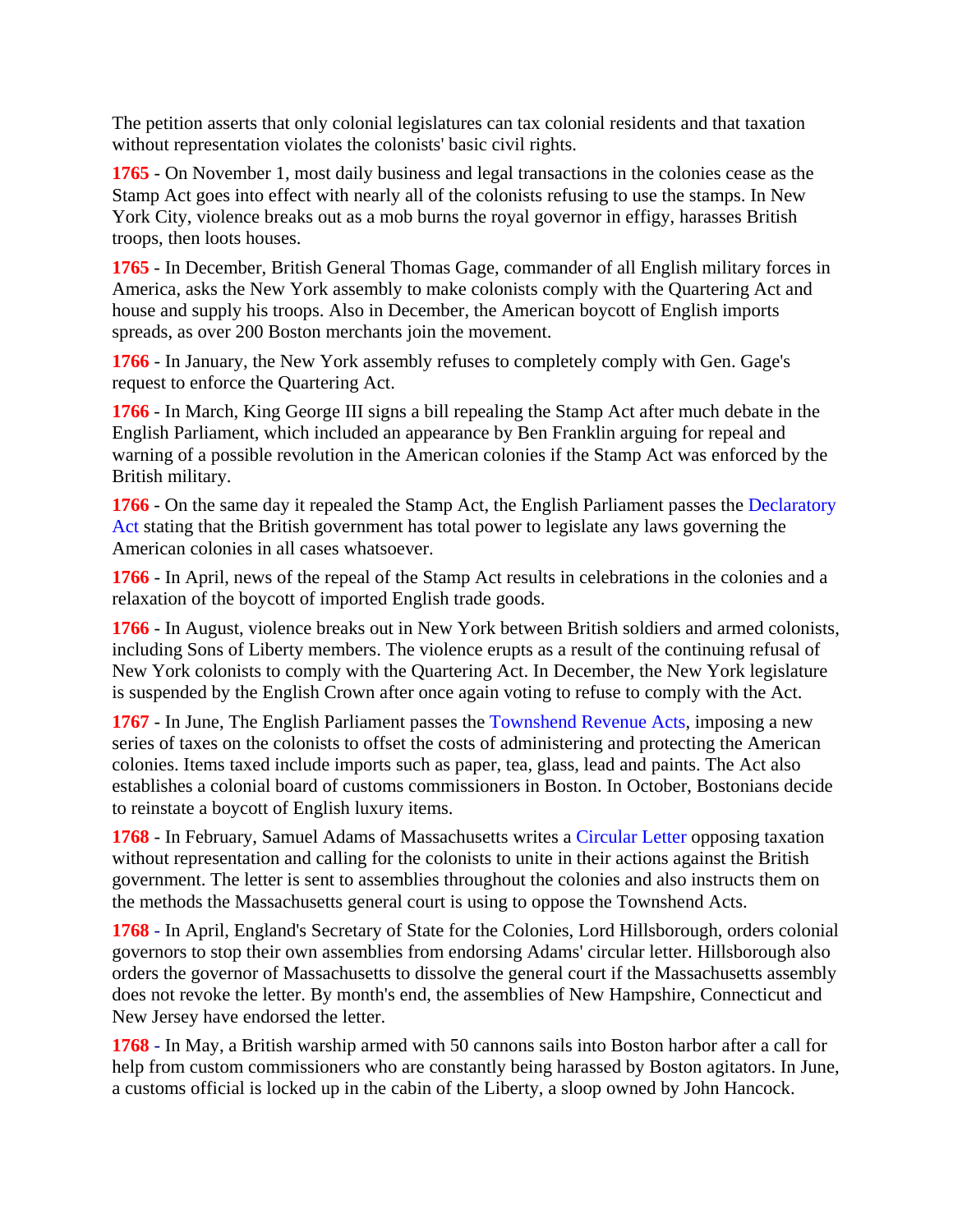Imported wine is then unloaded illegally into Boston without payment of duties. Following this incident, customs officials seize Hancock's sloop. After threats of violence from Bostonians, the customs officials escape to an island off Boston, then request the intervention of British troops.

**1768** - In July, the governor of Massachusetts dissolves the general court after the legislature defies his order to revoke Adams' circular letter. In August, in Boston and New York, merchants agree to boycott most British goods until the Townshend Acts are repealed. In September, at a town meeting in Boston, residents are urged to arm themselves. Later in September, English warships sail into Boston Harbor, then two regiments of English infantry land in Boston and set up permanent residence to keep order.

**1769** - In March, merchants in Philadelphia join the boycott of British trade goods. In May, a set of resolutions written by George Mason is presented by George Washington to the Virginia House of Burgesses. The Virginia Resolves oppose taxation without representation, the British opposition to the circular letters, and British plans to possibly send American agitators to England for trial. Ten days later, the Royal governor of Virginia dissolves the House of Burgesses. However, its members meet the next day in a Williamsburg tavern and agree to a boycott of British trade goods, luxury items and slaves.

**1769** -In October, the boycott of English goods spreads to New Jersey, Rhode Island, and then North Carolina.

**1770** - Violence erupts in January between members of the Sons of Liberty in New York and 40 British soldiers over the posting of broadsheets by the British. Several men are seriously wounded.

**March 5, 1770** - The Boston Massacre occurs as a mob harasses British soldiers who then fire their muskets pointblank into the crowd, killing three instantly, mortally wounding two others and injuring six. After the incident, the new Royal Governor of Massachusetts, Thomas Hutchinson, at the insistence of Sam Adams, withdraws British troops out of Boston to nearby harbor islands. The captain of the British soldiers, Thomas Preston, is then arrested along with eight of his men and charged with murder.

**1770** - In April, the Townshend Acts are repealed by the British. All duties on imports into the colonies are eliminated except for tea. Also, the Quartering Act is not renewed.

**1770** - In October, trial begins for the British soldiers arrested after the Boston Massacre. Colonial lawyers John Adams and Josiah Quincy successfully defend Captain Preston and six of his men, who are acquitted. Two other soldiers are found guilty of manslaughter, branded, then released.

**1772** - In June, a British customs schooner, the Gaspee, runs aground off Rhode Island in Narragansett Bay. Colonists from Providence row out to the schooner and attack it, set the British crew ashore, then burn the ship. In September, a 500 pound reward is offered by the English Crown for the capture of those colonists, who would then be sent to England for trial. The announcement that they would be sent to England further upsets many American colonists.

**1772** - In November, a Boston town meeting assembles, called by Sam Adams. During the meeting, a 21 member committee of correspondence is appointed to communicate with other towns and colonies. A few weeks later, the town meeting endorses three radical proclamations asserting the rights of the colonies to self-rule.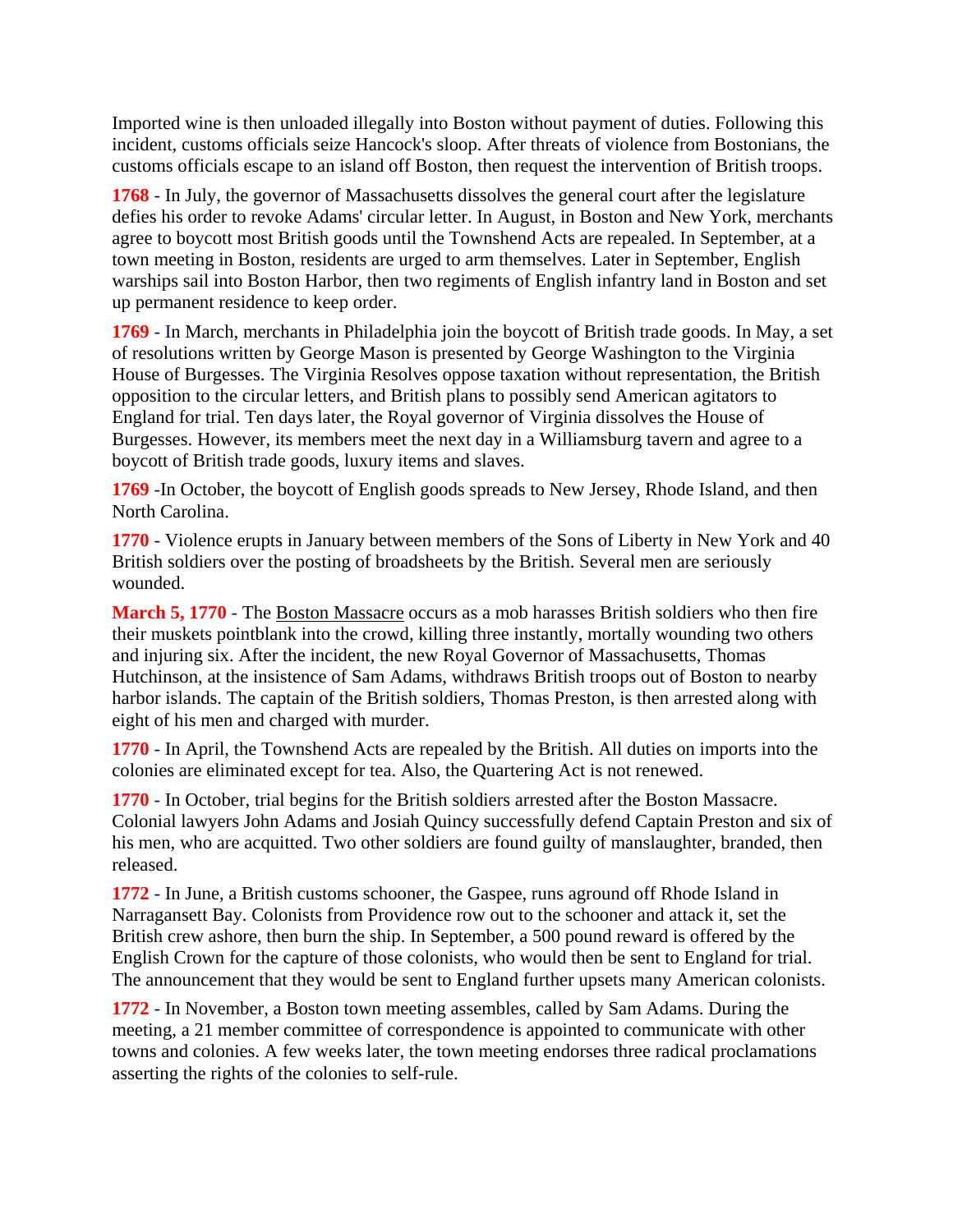**1773** - In March, the Virginia House of Burgesses appoints an eleven member committee of correspondence to communicate with the other colonies regarding common complaints against the British. Members of that committee include, Thomas Jefferson, Patrick Henry and Richard Henry Lee. Virginia is followed a few months later by New Hampshire, Rhode Island, Connecticut and South Carolina.

**1773** - May 10, the Tea Act takes effect. It maintains a threepenny per pound import tax on tea arriving in the colonies, which had already been in effect for six years. It also gives the near bankrupt British East India Company a virtual tea monopoly by allowing it to sell directly to colonial agents, bypassing any middlemen, thus underselling American merchants. The East India Company had successfully lobbied Parliament for such a measure. In September, Parliament authorizes the company to ship half a million pounds of tea to a group of chosen tea agents.

**1773** - In October, colonists hold a mass meeting in Philadelphia in opposition to the tea tax and the monopoly of the East India Company. A committee then forces British tea agents to resign their positions. In November, a town meeting is held in Boston endorsing the actions taken by Philadelphia colonists. Bostonians then try, but fail, to get their British tea agents to resign. A few weeks later, three ships bearing tea sail into Boston harbor.

**1773** - November 29/30, two mass meetings occur in Boston over what to do about the tea aboard the three ships now docked in Boston harbor. Colonists decide to send the tea on the ship, Dartmouth, back to England without paying any import duties. The Royal Governor of Massachusetts, Hutchinson, is opposed to this and orders harbor officials not to let the ship sail out of the harbor unless the tea taxes have been paid.

**December 16, 1773** - About 8000 Bostonians gather to hear Sam Adams tell them Royal Governor Hutchinson has repeated his command not to allow the ships out of the harbor until the tea taxes are paid. That night, the Boston Tea Party occurs as colonial activists disguise themselves as Mohawk Indians then board the ships and dump all 342 containers of tea into the harbor.

**1774** - In March, an angry English Parliament passes the first of a series of Coercive Acts (called Intolerable Acts by Americans) in response to the rebellion in Massachusetts. The Boston Port Bill effectively shuts down all commercial shipping in Boston harbor until Massachusetts pays the taxes owed on the tea dumped in the harbor and also reimburses the East India Company for the loss of the tea.

**1774** - May 12, Bostonians at a town meeting call for a boycott of British imports in response to the Boston Port Bill. May 13, General Thomas Gage, commander of all British military forces in the colonies, arrives in Boston and replaces Hutchinson as Royal governor, putting Massachusetts under military rule. He is followed by the arrival of four regiments of British troops.

**1774** - May 17-23, colonists in Providence, New York and Philadelphia begin calling for an intercolonial congress to overcome the Coercive Acts and discuss a common course of action against the British.

**1774** - May 20, The English Parliament enacts the next series of Coercive Acts, which include the Massachusetts Regulating Act and the Government Act virtually ending any self-rule by the colonists there. Instead, the English Crown and the Royal governor assume political power formerly exercised by colonists. Also enacted; the Administration of Justice Act which protects